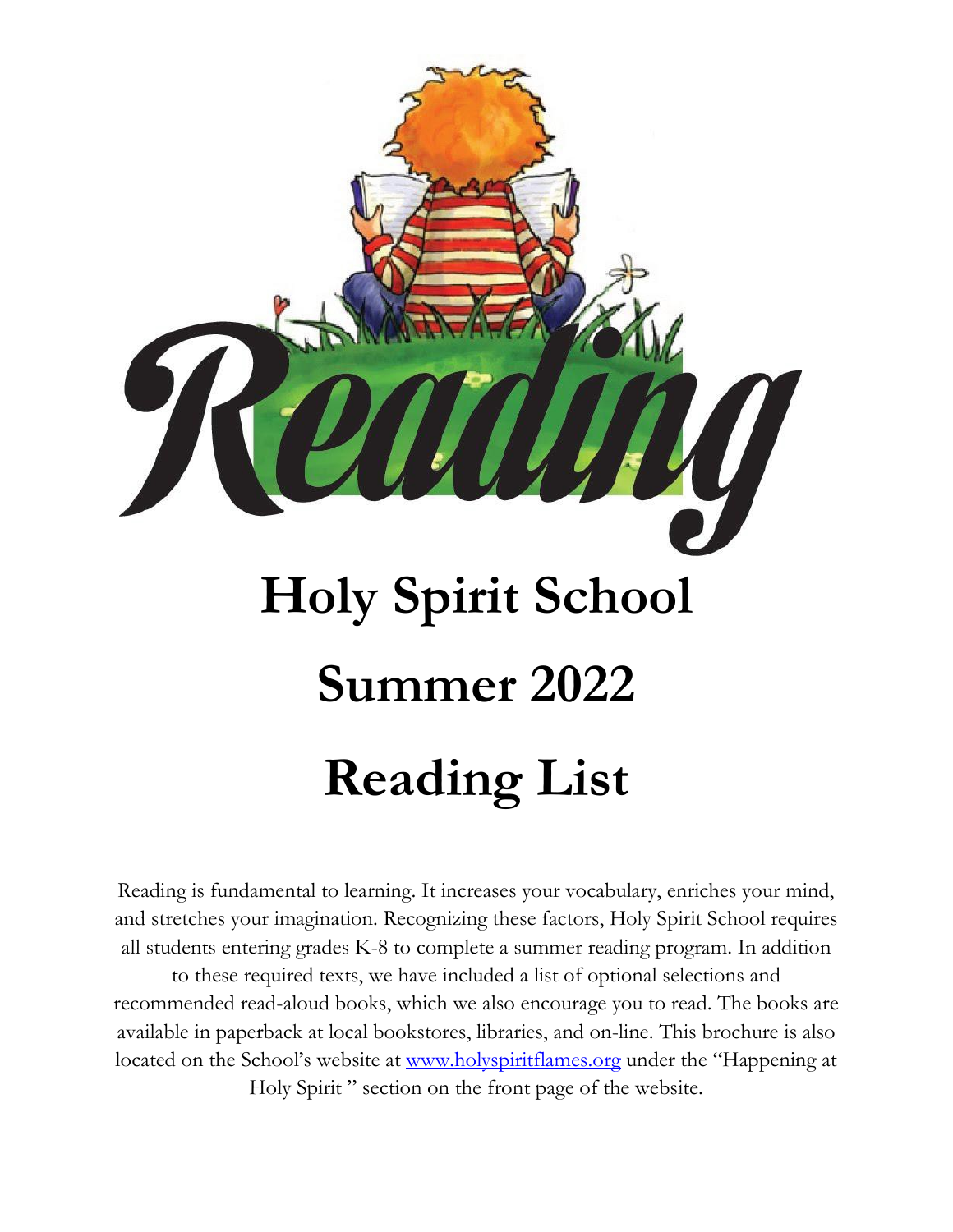### ENTERING KINDERGARTEN

Help your child begin the journey into the world of reading with the most enduring classics of children's literature: nursery rhymes. The rhythm and rhyme of these verses give children important early experience with literature and reading through listening, echo reading, and retelling. Your child should be able to recite the Mother Goose Rhymes at the beginning of the school year.

Read to your child DAILY. When you finish a book ask your child what he/she liked about the book. Encourage discussion about the book with your child. He/she should begin to express answers in complete sentences. Avoid questions with yes/no answers. Rather, ask questions such as 'why did……go out to the tree?' and 'what was your favorite part of the story?' Help your child develop critical thinking skills by discussing possible endings to a story. Children enjoy imagining what they would have done if they were the main character of a story.

Required reading for Kindergarten:

A Ball for Daisy by Chris Raschka Pancakes for Breakfast by Tomie dePaola

These two books are NO WORD books. Your child can tell you the story using the pictures many times through the summer.

Suggested authors for reading to your child:

| Leo Lionni      | Eric Carle         |
|-----------------|--------------------|
| Dr. Seuss       | Tomie dePaola      |
| Ezra Jack Keats | Mercer Mayer       |
| Arnold Lobel    | Pat Hutchens       |
| Syd Hoff        | <b>Bill Martin</b> |
| Lois Elhert     | Melanie Watt       |

\*\*It is recommended that students have a picture Bible of their own for use during the school year.

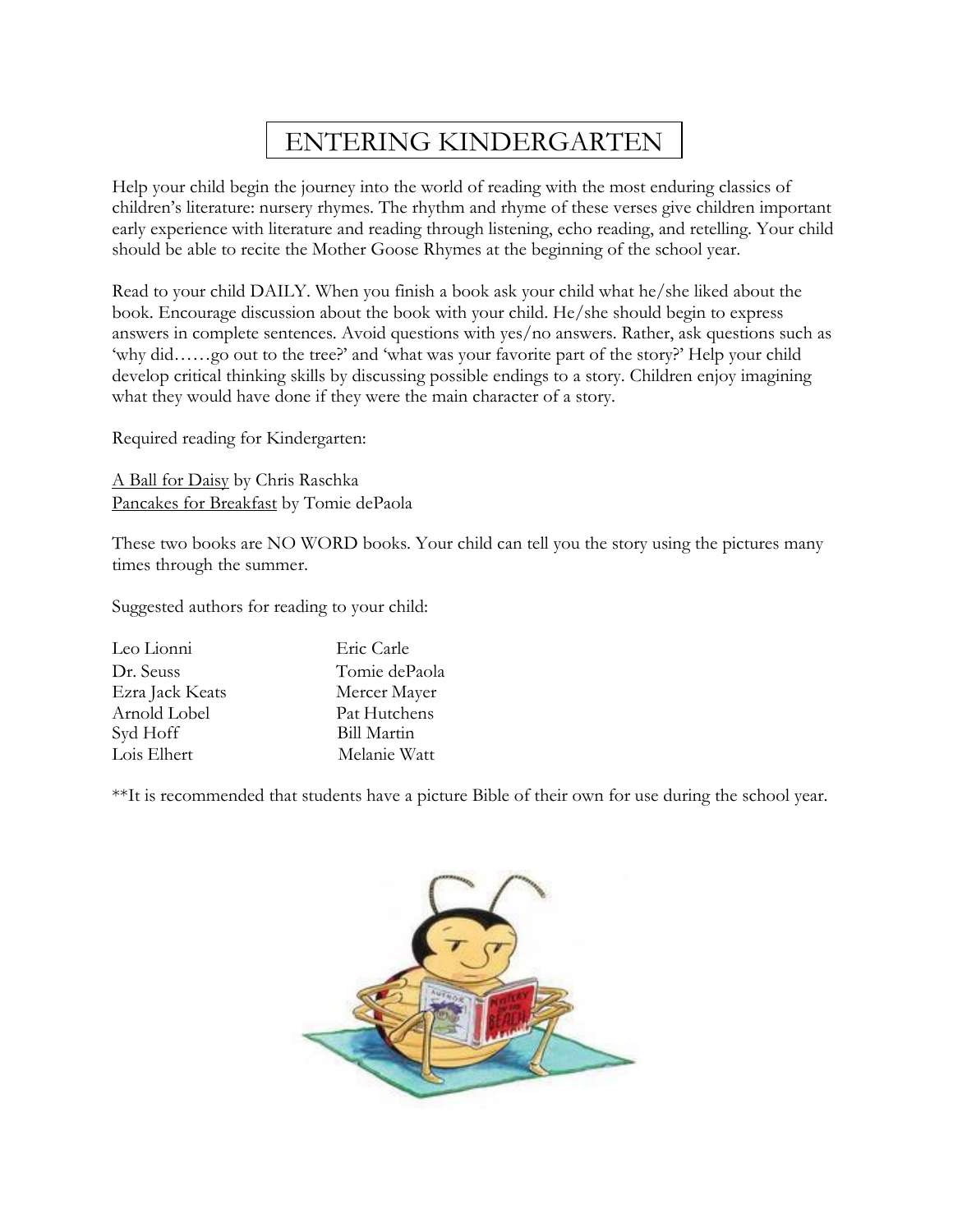# ENTERING 1ST GRADE

Students are encouraged to read daily with adults over the summer. Engage your child in the story by asking questions. Students may also pair read at this stage, where you read a page, then your child reads a page.

Some suggested authors who we will examine during the school year are:

Mo Willems Dr. Seuss David Shannon Amy Krouse Rosenthal Laura Numeroff Shel Silverstein Tedd Arnold Drew Daywalt Dav Pikley Jeff Kinney Mary Pope Osborne Chris Van Dusen Nick Bruel Barbara Park

By **Friday, September 2, 2022** your child will turn in a list of at least ten books they read over the summer.

We also strongly encourage journaling over the summer. It can start as just drawing and then develop into a sentence and a picture. It can be about their day or anything from their imagination!

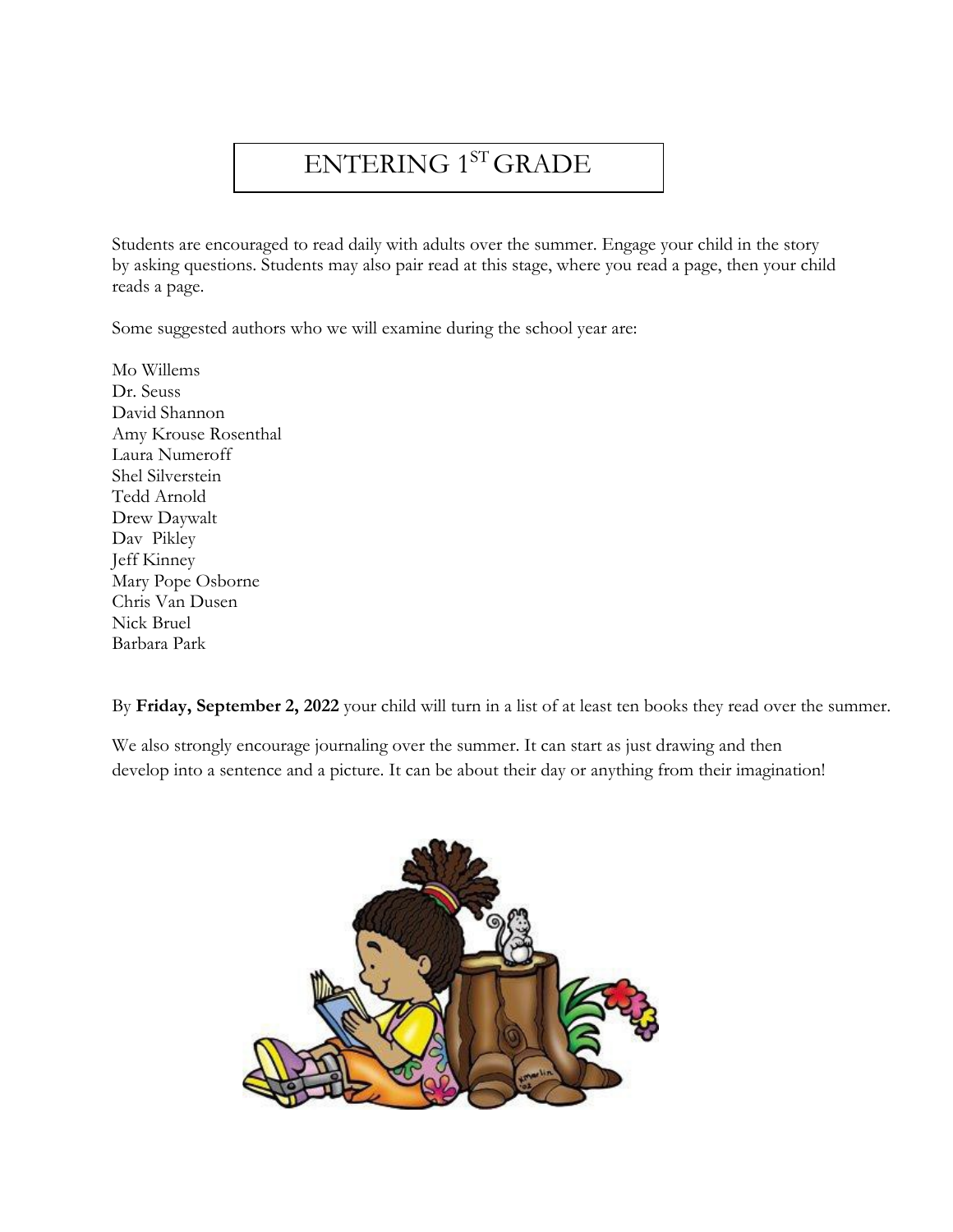# ENTERING 2<sup>ND</sup> GRADE

Please choose three books from these series:

Mary Pope Osbourne: Magic Treehouse Peggy Parish: Amelia Bedelia Barbara Park: Junie B. Jones Jeff Brown: Flat Stanley

By **Friday, September 2, 2022** the students will turn in a list of the books they have read over the summer.

Other suggested series and authors:

Elisabetter Dami: Geronimo Stilton Ron Roy: A to Z Mysteries Marc Brown and Stephen Krensky: Arthur Chapter Books Marjorie Weinman Sharmat: Nate the Great series

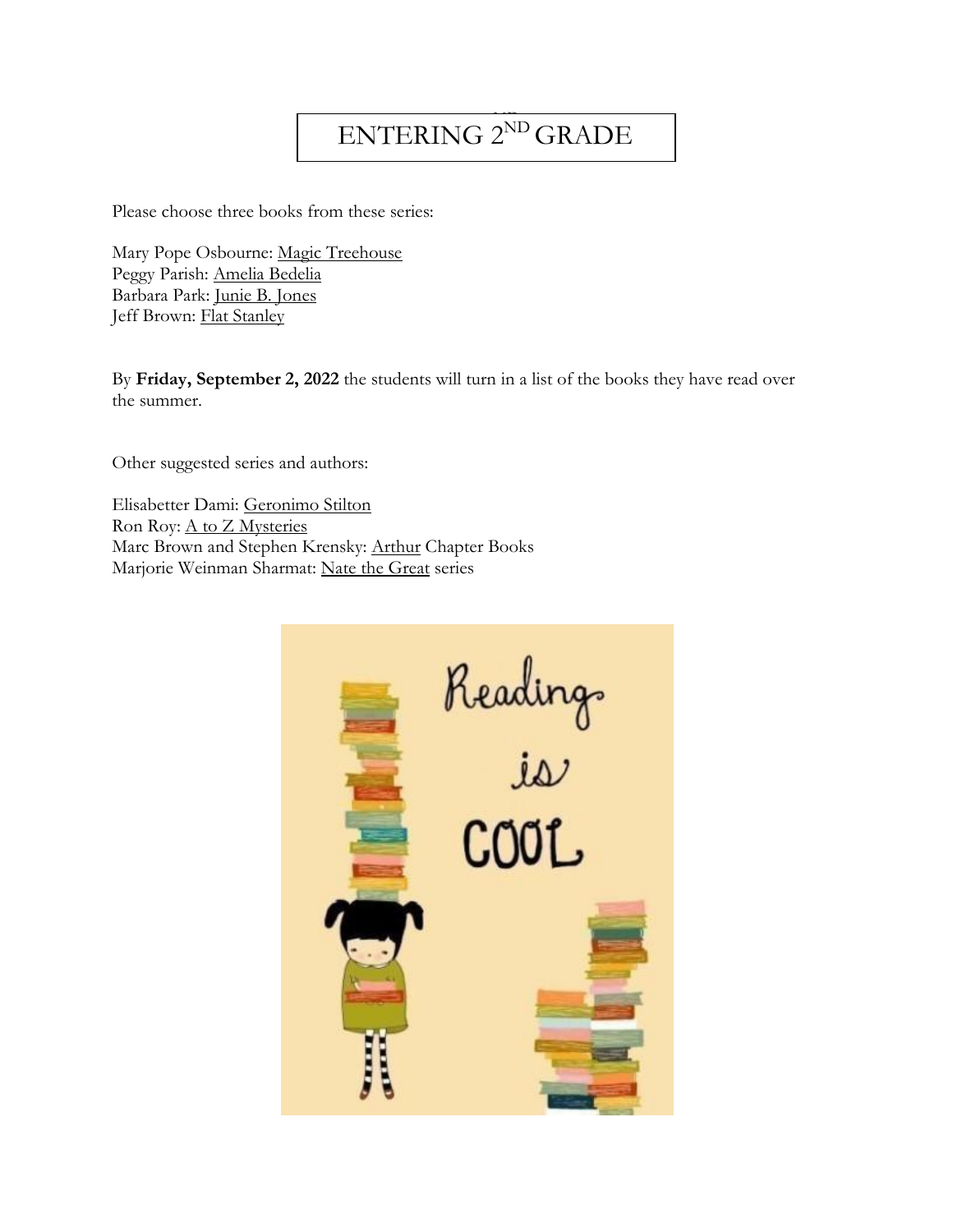# ENTERING 3RD GRADE

#### **REQUIRED**:

Beverly Cleary: Muggie Maggie (Lexile 730) Story of Creation in a Children's Bible

#### **Please choose two others from this list:**

Donald Sobol: Encyclopedia Brown, Boy Detective Series (Lexile 500-700) Mary Pope Osbourne: Magic Tree House Series (Choose only 1 from this series) (Lexile 300-600) Gertrude Chandler: Boxcar Children Series (Choose only 1 from this series) (Lexile 500-700) Tomie DePaola: 26 Fairmont Ave Series (Lexile 600-700) Marjorie Sharmat: Nate the Great Series (Lexile 100-400) Betty Birney: The World According to Humphrey (Lexile 670) Ron Roy: A-Z Mysteries or Calendar Mysteries Series (Lexile 350-600) Megan McDonald: Judy Moody Series (Lexile 390-500) Beverly Cleary; Any story (Lexile 500-730) James Dashner: Infinity Ring Series (Lexile 620-910) C.S. Lewis: The Chronicles of Narnia Series (Lexile 790-970) Lemony Snicket: A Series of Unfortunate Events Series (Lexile 980-1370)

After reading two of the books from the student's choice list, the students should create a poster based on one of their books. This project is due on **Friday, September 2, 2022**.

Poster should be no larger than  $14''$  x  $24''$  and must include the title of the book, the author, a short summary of the story (no more than a paragraph), and an illustration which should include characters and the setting.

#### SUGGESTED READ ALOUD BOOKS FOR 3RD GRADERS

. Laura Ingalls Wilder: Little House Series Jack Prelutsky: any book Shel Silverstein: any book Phyllis Naylor: Shiloh Roald Dahl: James and the Giant Peach E.B. White: Stuart Little or Charlotte's Web Kate DiCamillo: The Miraculous Journey of Edward Tulane

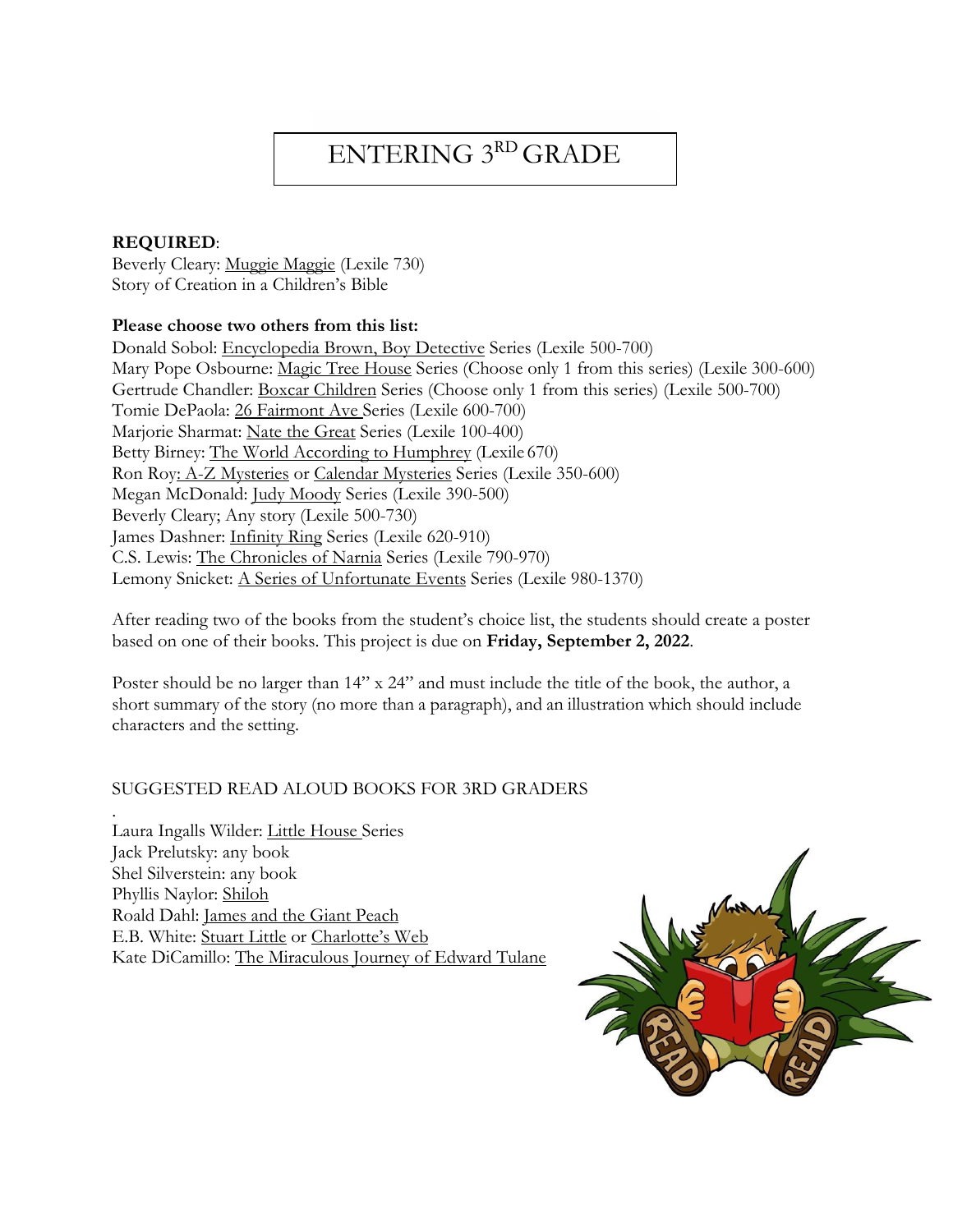### ENTERING 4TH GRADE

**REQUIRED**: Judy Blume: Tales of a Fourth Grade Nothing (470L)

This book will be discussed the first week of school and there will be a test.

#### **Please choose one nonfiction book from each of the series listed below (or a non-fiction series of your choosing). Then complete a project on one of the nonfiction books.**

Lauren Tarshis: I Survived Series (590-740L) Kathleen Krull: Who Was, What Was, Who Is, etc. Series (680-900L)

Projects to choose from:

1. Make a book jacket using construction paper. Write a summary of the story for the inside flap of your book jacket.

2. Make a giant postcard about a book. Use construction paper. On one side, write the title and author of the book and draw a large illustration. On the other side write a letter to the author telling what you liked about the book.

3. Make a series of three pictures to show an event that happened in the beginning, middle and end of the story. Label each picture with a one or two sentence description.

4. Make three bookmarks about the book. Show a main character, an important scene and the main idea of the book. Label each picture with one or two sentences.

5. Draw an outline of a hand. Label the thumb with the title of the book, one finger with the author, on the last three fingers write a sentence that describes an event from thebeginning, middle, and end of the book.

**Projects will be due Friday, September 2, 2022.**

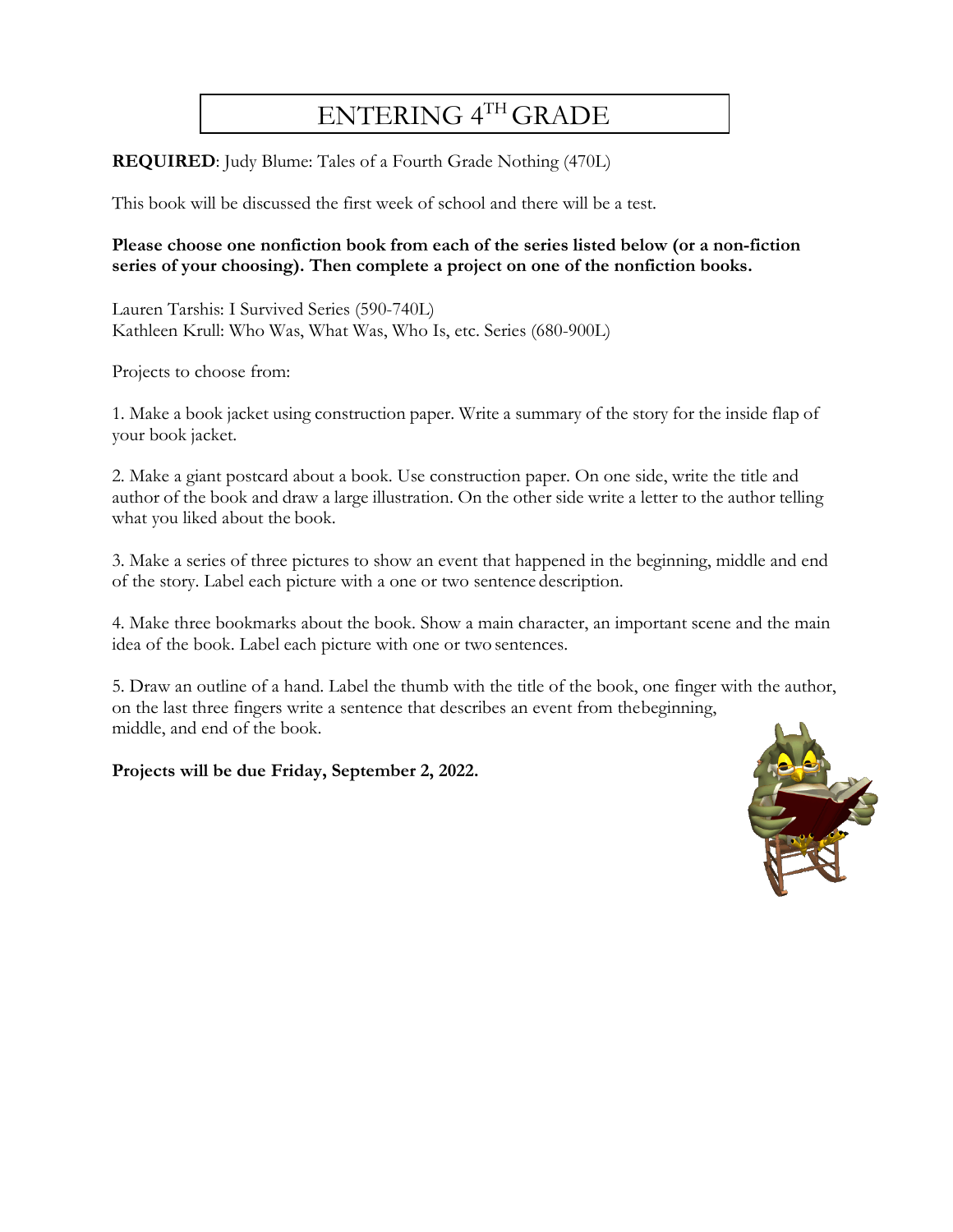# ENTERING 5TH GRADE

The fifth grade summer reading list is filled with many exciting stories from all types of genres: fantasy, realistic fiction, adventure, historical fiction and biography.

#### **REQUIRED**:

#### **Gita Varadarajan and Sarah Weeks:** Save Me a Seat **(780L)**

This book will be discussed the first week of school and there will be a test.

#### **Please choose one from the following list:**

Kevin Sands: *The Blackthorn Key* (630) Raina Telgemeier: *Ghosts* (300) Sharon Draper: *Stella by Starlight* (740L) Carole Estby Dagg; *Sweet Home Alaska* (870) Ann Rinaldi: *The Staircase* (590) R. J. Palacio: *Wonder* (790L) Elizabeth Levy: *My Life as a Fifth Grade Comedian* (520L) Jean Craighead George: *My Side of the Mountain* (810) Jennifer Nielsen: *A Night Divided* (810)

**A Reading Journal Entry** should be done for *Save Me a Seat* and one of your chosen book. The journal entry should be typed and each entry on a separate page. **The Journal Entries are due Friday, September 2, 2022.**

Format: Student's name Date Title of Book Author Setting of the story (time period and geographic location (at least 1-2 sentences) Favorite Character and 2 reasons why (at least 2 sentences) Favorite part of book and 3 reasons why (at least 3 sentences) Things the student would change about the book and 2 reasons why (at least 2 sentences) Character the student would want to have as a friend and 3 reasons why (3 sentences)

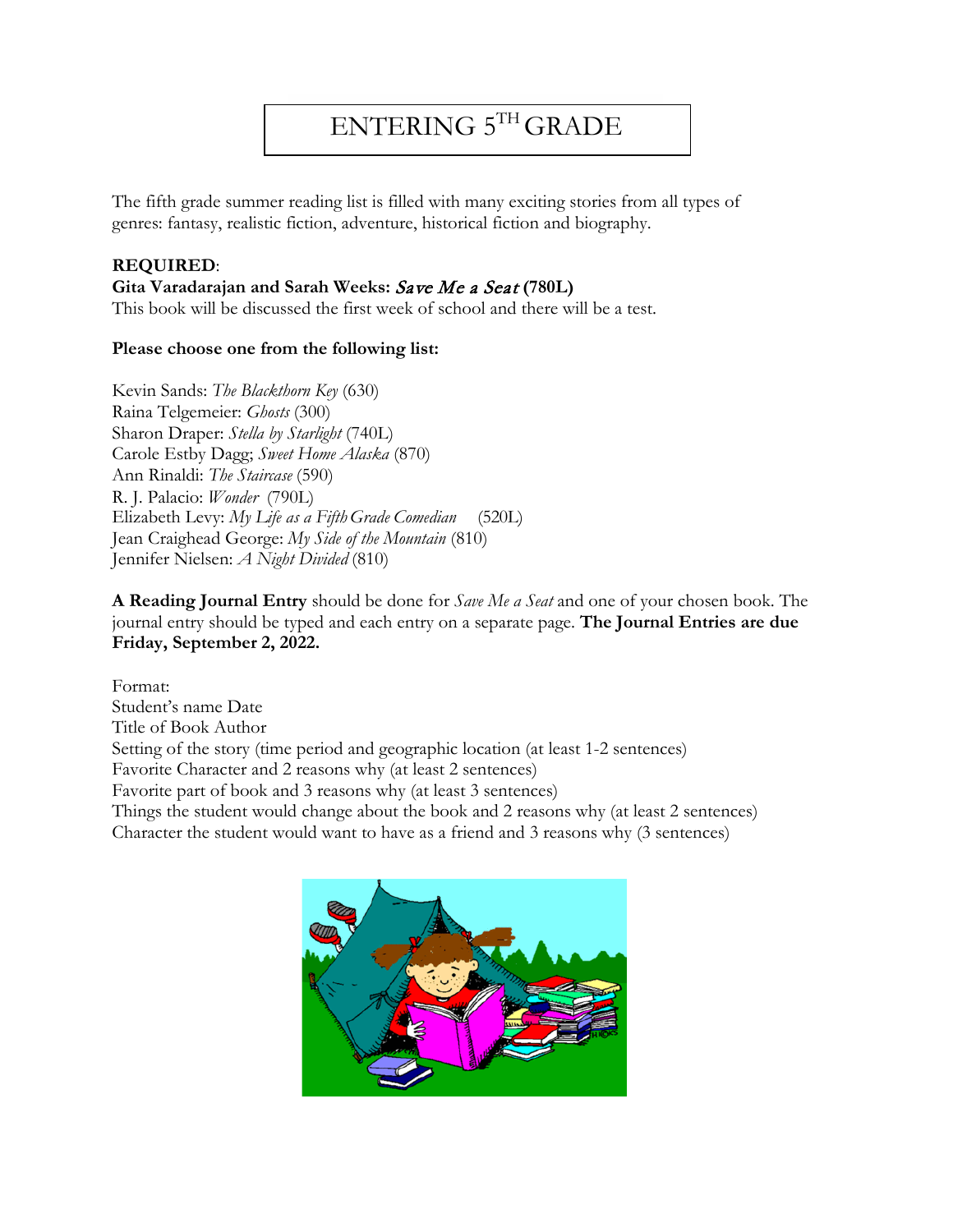### ENTERING 6TH GRADE

#### **Required:**

Korman, Gordon: Restart

This book will be discussed throughout the 2022-2023 academic year and will be read across all three Middle School grade levels. Please be prepared to discuss this book by the first day of the Trimester.

Cynthia Lord: Rules (780L)

Please write an interview book report on this book. **It is due September 2, 2022.**

Please type your book report.

Interview book report: Pretend you are a reporter and you are interviewing one of the main characters. Begin by writing a paragraph describing the character (no less than 5-7 sentences). Write ten questions you would like to ask the character and answer the questions from the character's point of view. You will tell the plot/story through the questions and answers (answers should be no less than 3-5 sentences).

Choose one of the following books to read:

Laurie Halie Anderson: Chains (780L) Sharon Creech: The Wanderer (830L) Shannon Hale: The Princess Academy (890L) Christopher Paul Curtis: Elijah of Buxton (1070L) Gary Paulson: Hatchet (1020L) Gary D. Schmidt: The Wednesday Wars (990L) E.L. Konigsburg: The View from Saturday (870L) Lois Lowery: Number the Stars (670L) \*IF you read this in 5th grade please choose another book. Rebecca Stead: When You Reach Me (750L) Corneila Funke: Inkheart (780L)

Write a book report on the chosen book. In the first three paragraphs include information about the setting, main characters and plot. In the fourth paragraph discuss the problem and resolution of the problem. In the final paragraph write a review of the book. What did you like about the book? Who might enjoy reading this book? Paragraphs should include a minimum of 5-7 sentences.

**Due: Friday, September 2, 2022.**

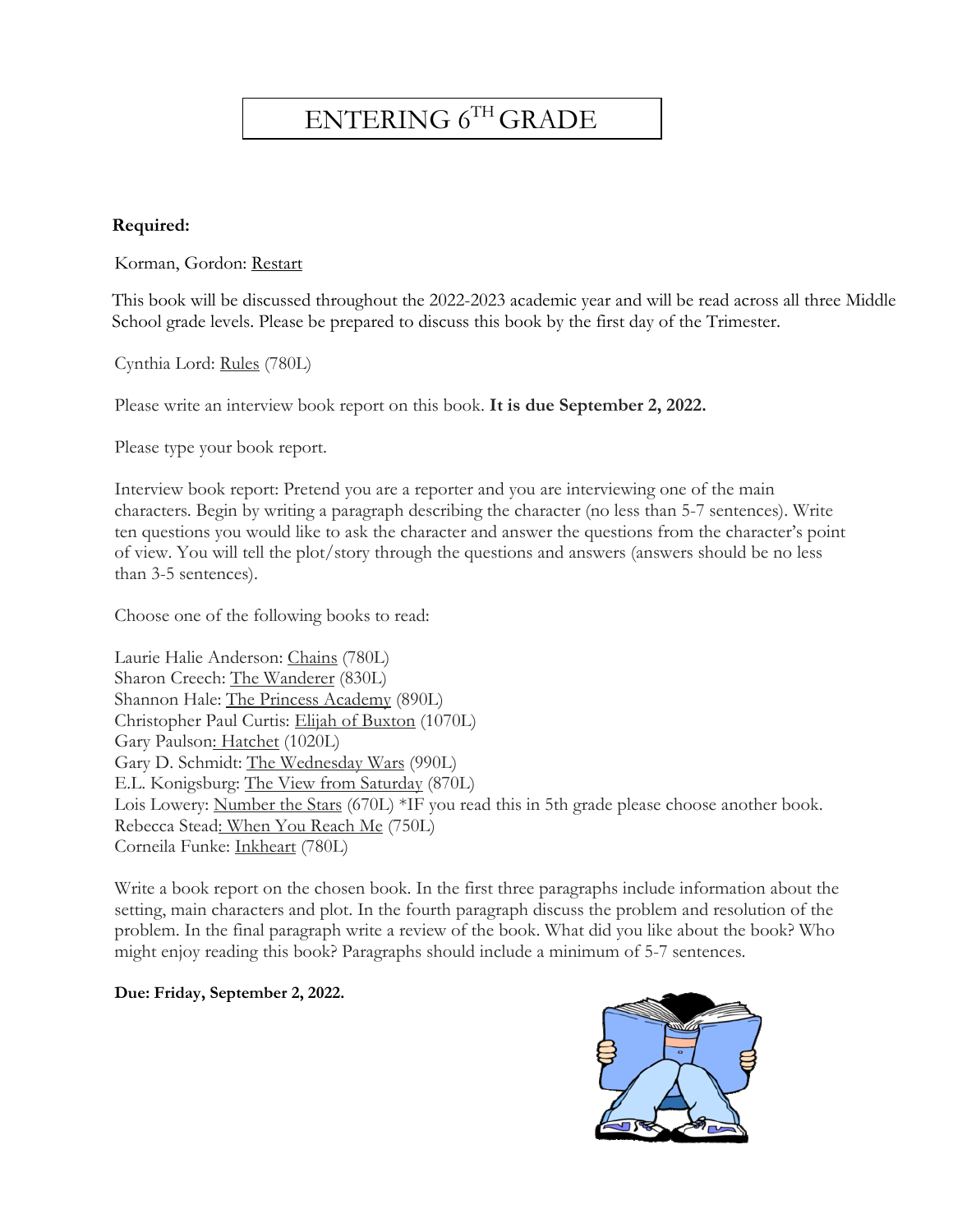### ENTERING 7TH GRADE

#### **REQUIRED:**

Korman, Gordon: Restart

This book will be discussed throughout the 2022-2023 academic year and will be read across all three Middle School grade levels. Please be prepared to discuss this book by the first day of the Trimester.

Park, Linda Sue: <u>A Long Walk to Water</u> (720L)

Students should prepare a one-page summary (double-spaced, size 12 font).

L'Engle, Madeleine: A Wrinkle in Time (740L)

Students should prepare a one-page description of a character (double-space, size 12 font).

ADDITIONALLY, Choose one novel (either A Long Walk to Water OR A Wrinkle in Time) and complete one of the following options (Ex: A Wrinkle in Time and Option #1)

#### Option #1

For this option, draw a timeline of the events that shows the events in the plot and label where the different events take place. This needs to be done on poster board and should be colorful. For each event labeled, a picture should be drawn along with a paragraph describing the event.

#### Option #2

Draw a picture of a character from the novel chosen. Use details in the text to help you imagine what the character looks like. You can also draw an object that represents the character. With the drawing you are to include 3 paragraphs that state the following:

- 1. Paragraph with a description of the character along with their role in the novel.
- 2. Paragraph answering: Why did you choose this character? Do they play a major role in the novel? Please be descriptive and do not limit your answer. Get as descriptive as possible.
- 3. A paragraph on where you found the details that inspired your image. Please include page numbers.

#### **Due: Friday, September 2, 2022.**